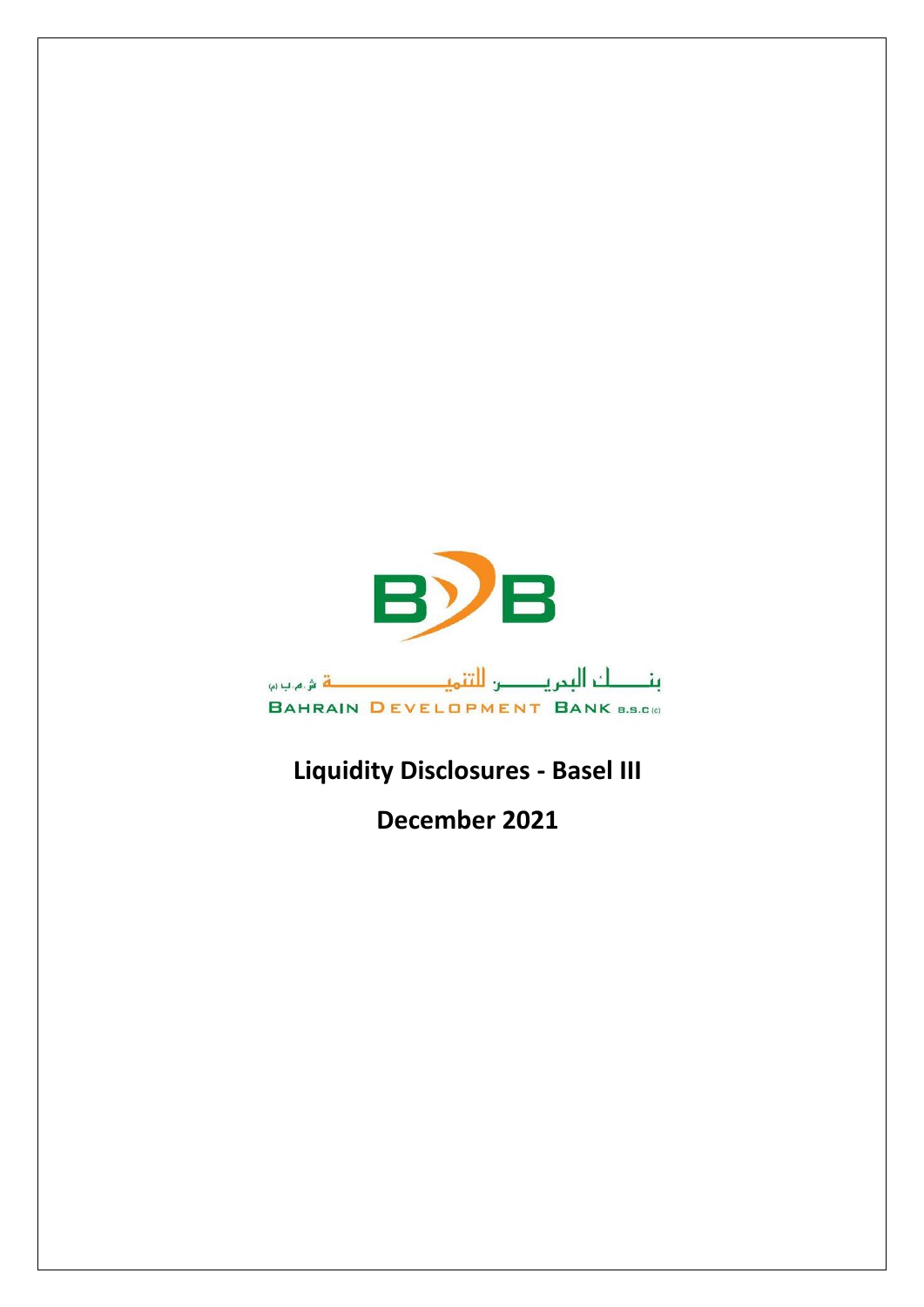## **Consolidated Liquidity Coverage Ratio – December 2021**

In August 2018, the Central Bank of Bahrain (CBB) issued its regulations on Liquidity Risk Management (LM). Amongst other things, the LM regulations mandate banks to implement Liquidity Coverage Ratio (LCR) by end of June 2019. The main objective of the LCR is to promote short-term resilience of the liquidity risk profile of banks by ensuring that they have sufficient level of high-quality liquid assets (HQLAs) to honour net cash outflows and survive a significant stress scenario lasting for a period of up to 30 days. As per CBB LM regulations, banks must meet the minimum LCR of not less than 100 percent daily.

The below table provides information on BDB's Consolidated LCR for the quarter ended 31<sup>st</sup> December 2021.

|                                   | (In BD 000')                                                                               |                                            |         |                                          |  |  |  |  |  |  |
|-----------------------------------|--------------------------------------------------------------------------------------------|--------------------------------------------|---------|------------------------------------------|--|--|--|--|--|--|
| <b>Consolidated LCR</b>           |                                                                                            | <b>Total Unweighted</b><br>Value (average) | Weights | <b>Total Weighted Value</b><br>(average) |  |  |  |  |  |  |
|                                   |                                                                                            |                                            |         |                                          |  |  |  |  |  |  |
| <b>HIGH-QUALITY LIQUID ASSETS</b> |                                                                                            |                                            |         |                                          |  |  |  |  |  |  |
| $\mathbf{1}$                      | <b>Total HOLA</b>                                                                          |                                            |         | 46,749                                   |  |  |  |  |  |  |
| <b>CASH OUTFLOWS</b>              |                                                                                            |                                            |         |                                          |  |  |  |  |  |  |
| $\overline{2}$                    | Retails Deposits and deposits from small business customers,<br>of which:                  |                                            |         |                                          |  |  |  |  |  |  |
| 3                                 | Stable Deposits                                                                            |                                            |         |                                          |  |  |  |  |  |  |
| 4                                 | Less Stable Deposits                                                                       | 783                                        | 10%     | 78                                       |  |  |  |  |  |  |
| 5                                 | Unsecured wholesale funding, of which:                                                     |                                            |         |                                          |  |  |  |  |  |  |
| 6                                 | Operational deposits (all counterparties) and deposits in<br>networks of cooperative banks |                                            |         |                                          |  |  |  |  |  |  |
| $\overline{7}$                    | Non-operational deposits (all counterparties)                                              | 12,703                                     | 100%    | 12,703                                   |  |  |  |  |  |  |
| 8                                 | <b>Unsecured Debt</b>                                                                      |                                            |         |                                          |  |  |  |  |  |  |
| 9                                 | Secured wholesale funding                                                                  |                                            |         |                                          |  |  |  |  |  |  |
| 10                                | Additional requirements, of which:                                                         |                                            |         |                                          |  |  |  |  |  |  |
| 11                                | Outflows related to derivative exposures and other collateral<br>requirements              |                                            |         |                                          |  |  |  |  |  |  |
| 12                                | Outflows related to loss of funding on debt products                                       |                                            |         |                                          |  |  |  |  |  |  |
| 13                                | Credit and liquidity facilities                                                            |                                            |         |                                          |  |  |  |  |  |  |
| 14                                | Other contractual funding obligations                                                      | 2,390                                      | 100%    | 2,390                                    |  |  |  |  |  |  |
| 15                                | Other contingent funding obligations                                                       | 1,591                                      | 5%      | 80                                       |  |  |  |  |  |  |
| 16                                | <b>Total Cash Outflows</b>                                                                 | 17,466                                     |         | 15,250                                   |  |  |  |  |  |  |
|                                   | <b>CASH INFLOWS</b>                                                                        |                                            |         |                                          |  |  |  |  |  |  |
| 17                                | Secured lending (eg reverse repos)                                                         |                                            |         |                                          |  |  |  |  |  |  |
| 18                                | Inflows from fully performing exposures                                                    | 2,355                                      | 50%     | 1,178                                    |  |  |  |  |  |  |
| 19                                | Other cash inflows                                                                         | 12,964                                     | 100%    | 12,964                                   |  |  |  |  |  |  |
| 20                                | <b>Total Cash Inflows</b>                                                                  | 15,319                                     |         | 11,438                                   |  |  |  |  |  |  |
| <b>Total Adjusted Value</b>       |                                                                                            |                                            |         |                                          |  |  |  |  |  |  |
| 21                                | <b>TOTAL HQLA</b>                                                                          |                                            |         | 46,749                                   |  |  |  |  |  |  |
| 22                                | <b>TOTAL NET CASH OUTFLOWS</b>                                                             |                                            |         | 3,813                                    |  |  |  |  |  |  |
| 23                                | <b>LIQUIDITY COVERAGE RATIO (%)</b>                                                        |                                            |         | 1226%                                    |  |  |  |  |  |  |

As per the CBB LM module, the consolidated LCR of 1226% reported above in line 23 is the simple average of daily LCR during Q4 2021.